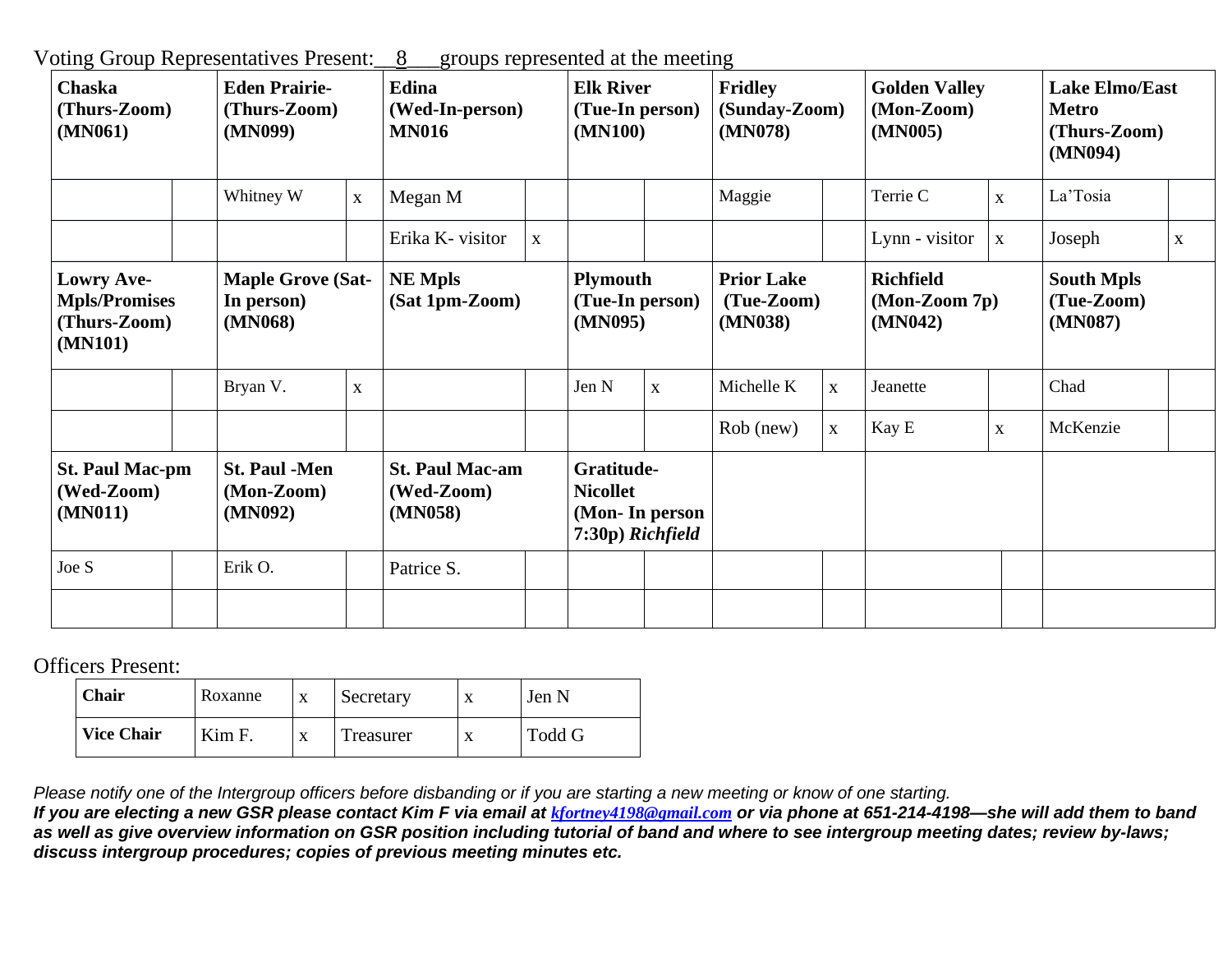### *Submit any meeting changes: Zoom to in-person – please notify Roxanne to update MinnCoda.org*

#### Next Meeting: **July 17, 2021**

Location- Burnes Park, Hopkins

Business and Agenda Item Reminders: Due to our limited time for business, agenda items must be submitted to the Secretary at least two weeks prior to the meeting. Issues not on the agenda may be tabled for a later date. Please remember to discuss any upcoming motions at home groups to prepare for voting. Please remember to *distribute meeting minutes from Intergroup to Home groups.*

# MOTIONS:

| <b>Motion</b>                         | 2nd                       |  | <b>For Opposed Abstain Other Notes</b> |
|---------------------------------------|---------------------------|--|----------------------------------------|
| March meeting minutes                 | $\mathbf{v}$<br>$\Lambda$ |  | passed                                 |
| Delegate(s) for Virtual CSC           |                           |  | No volunteers, no vote                 |
| In-person Intergroup resume $7/14/21$ |                           |  | passed                                 |

## AGENDA:

| <b>Items/Topic</b>      | <b>Discussion</b>                                  | <b>Decision Action Needed or Follow/Up</b>                                                                                                                                                                                                                                                                                                                                                                                                                                                                                                                                                                                                                 |
|-------------------------|----------------------------------------------------|------------------------------------------------------------------------------------------------------------------------------------------------------------------------------------------------------------------------------------------------------------------------------------------------------------------------------------------------------------------------------------------------------------------------------------------------------------------------------------------------------------------------------------------------------------------------------------------------------------------------------------------------------------|
| Intro                   | <b>Opening Prayer</b><br>Welcome and Introductions | New GSR's- make sure to connect with Kim<br>Keep us up to date on any group changes from zoom to in-person                                                                                                                                                                                                                                                                                                                                                                                                                                                                                                                                                 |
| <b>Treasurer Report</b> | Report given by Todd                               | Encourage 7th tradition in group meetings. Part of our recovery. Supporting the program that<br>supports us.<br>Working for some to put link to MinnCoDA.org donation page: https://minncoda.org/con-<br>$tact-us/$<br>or CoDA.org donation link in the chat during the meeting.<br>You can do MinnCoDA link and/or CoDAWorld PayPal link.<br>We have a current balance: $\frac{1}{2}$ 4990.12<br>Donations made by Plymouth and St. Paul pm.<br>If your group makes an intergroup donation by PayPal, please notify Todd with the details.<br>Name and address are on the website. This way we know if this donation is from a group or<br>an individual. |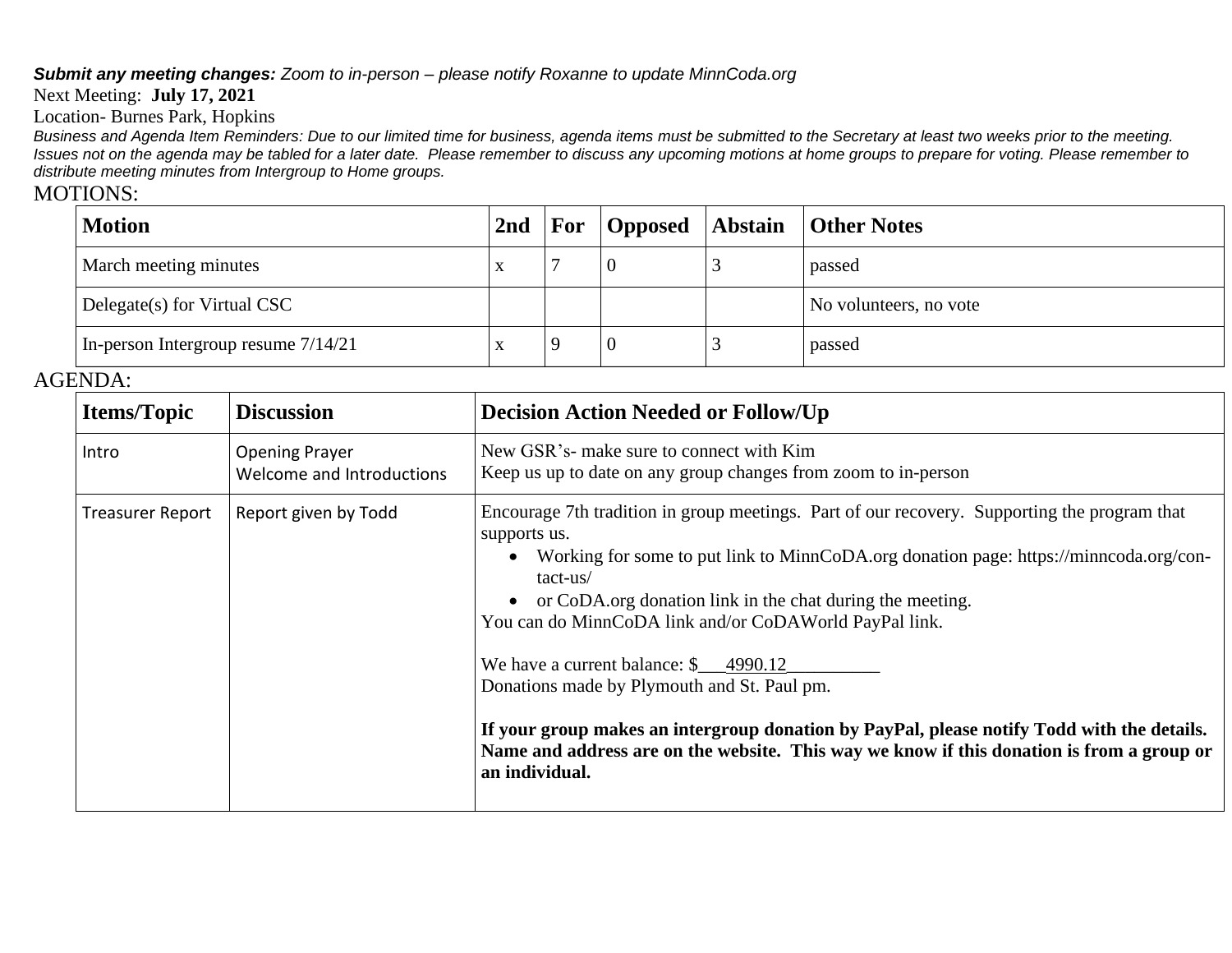| <b>News</b>                                                                                                                                   | Please announce at your<br>home group:                                                                                                                                                                       | New monthly boundaries workshop for MEN has begun. Held the last Saturday of<br>each month thru August from 1-3pm via Zoom.                                                                                                                                                                                                                                                                                                                                                                                                                                                           |  |  |  |  |
|-----------------------------------------------------------------------------------------------------------------------------------------------|--------------------------------------------------------------------------------------------------------------------------------------------------------------------------------------------------------------|---------------------------------------------------------------------------------------------------------------------------------------------------------------------------------------------------------------------------------------------------------------------------------------------------------------------------------------------------------------------------------------------------------------------------------------------------------------------------------------------------------------------------------------------------------------------------------------|--|--|--|--|
|                                                                                                                                               |                                                                                                                                                                                                              | The next Women's Boundaries Monthly meeting will be Saturday, June 2_ from<br>1-2:30pm via Zoom. Usually held the 2nd Saturday each month, but does vary.                                                                                                                                                                                                                                                                                                                                                                                                                             |  |  |  |  |
|                                                                                                                                               |                                                                                                                                                                                                              | New zoom group forming: CoDA Women Fem & Non-Binary Virtual Meeting<br>Date and time is to be determined and once details are known it will be posted on Band and on<br>MinnCoDa.org                                                                                                                                                                                                                                                                                                                                                                                                  |  |  |  |  |
|                                                                                                                                               |                                                                                                                                                                                                              | Find more info and the links to join either meeting at:<br>https://minncoda.org/fellowship-events/workshops-retreats/                                                                                                                                                                                                                                                                                                                                                                                                                                                                 |  |  |  |  |
| Year of Service                                                                                                                               | Sharing on any home group<br>Year of Service feedback<br>and unrepresented groups con-<br>tacted                                                                                                             | Joseph-East Metro had a topic meeting. Important topic to address<br>Kay - Talked to St Paul group and home group. Thinks lots of eyes were opened regarding ser-<br>vice in CoDAfor newcomers to hear the benefits.<br>Whitney- EP group discussed having a social person! Yay! Planning to address more in a biz<br>meeting. Some newcomers seemed eager to jump in.<br>Jen-Plymouth-newcomers seemed to welcome personal benefits.<br>A few reps have not been to meetings to report.<br>Roxanne talked to someone from Elk River about possibly finding a GSR.                    |  |  |  |  |
| CoDA World<br>Conference- all<br>via Zoom again<br>this year.<br>Convention/work-<br>shop part will be<br>held separately at<br>a later date. | Dates: July 26. Orientation for<br>delegates 1-3pm<br>July 27-30th 10:00-4:00ish.<br>Would like to have 2 delegates<br>and an alternate<br>Delegate packet online at<br>CoDA.org<br>This is held all online. | We need a motion to elect any delegates.<br>Please announce at home groups:<br>*Home group members that have at least one year of recovery can be a delegate for MN. This<br>person will need to be voted in.<br>*Home group members that are interested in seeing what CoDA world is doing:<br>Go to website, register as an observer. Gives the ability to watch live-stream as much as you<br>would want.<br>*Include FAQ that Roxanne sent.<br>No volunteers to represent MN as a delegate in today's meeting. If someone volunteers, we will<br>likely need to do an email vote. |  |  |  |  |